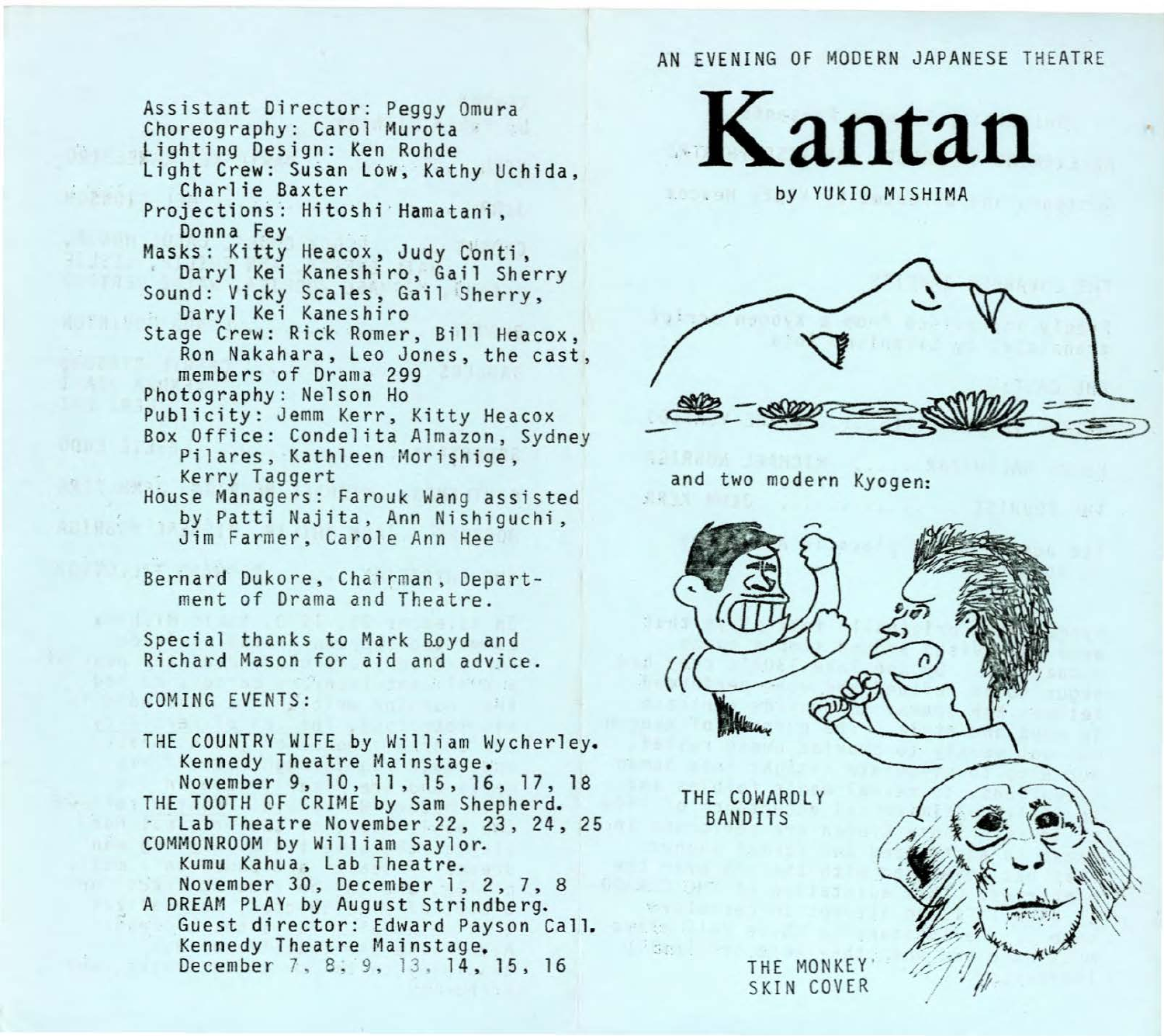University Theatre Presents: AN EVENING OF MODERN JAPANESE THEATRE Designed and Directed by Kitty Heacox

## THE COWARDLY BANDITS

Freely improv is ed from a Kyogen script translated by Sakanishi Shio

THE CAST:

ARTHUR VASCONCELLES . ... WAYNE VERTIDO KEONE BALTHAZAR ..... MICHAEL NOBRIGA THE TOURIST ............... JEMM KERR The action takes place in Aala Park

in Honolulu.

Kyogen were originally folk plays that were improvised around simple human situations. By the late 1300's they had begun to be refined and were performed between Noh dramas to provide contrast in mood and style. The purpose of Kyogen was not merely to provide comic relief, but also to stimulate insight into human situations, to reveal man's foibles and to affirm optimism and acceptance of l1fe as it is. Today Kyogen are performed in Japan in a stylized and formal manner that has developed with the Noh over the centuries. This adaptation of THE COWARD-LY BANDITS is an attempt to recapture some of the spontaneity these folk plays must have had when they were originally improvised.

## A NOTE ON TRADITIONAL NOH THEATRE

The stage arrangement before you is an approximation of the floor space<br>of the traditional Noh stage. The hashigakari or "bridgeway" leads off stage, and the main acting area is a simple rectangle with audience on three sides. Normally musicians would sit at the back of the stage, and the chorus would kneel on the side opposit the bri dgeway. Acting in the Noh is very stylized and symbolic; masks are used by most characters. There is a hypno tic quality to a traditional Noh performance, and a mood of detachment from the world of common events. A strange, poetic, magical quality is felt from simply reading an English translation of a Noh script.

In a traditional Noh program, Kyogen a re performed between the dramas to provide contrast and "comic relief."<br>Both Kyogen and Noh actors spend many years studying their art, and perform with highly skilled vocal and movement t echnique.

, ... The special control